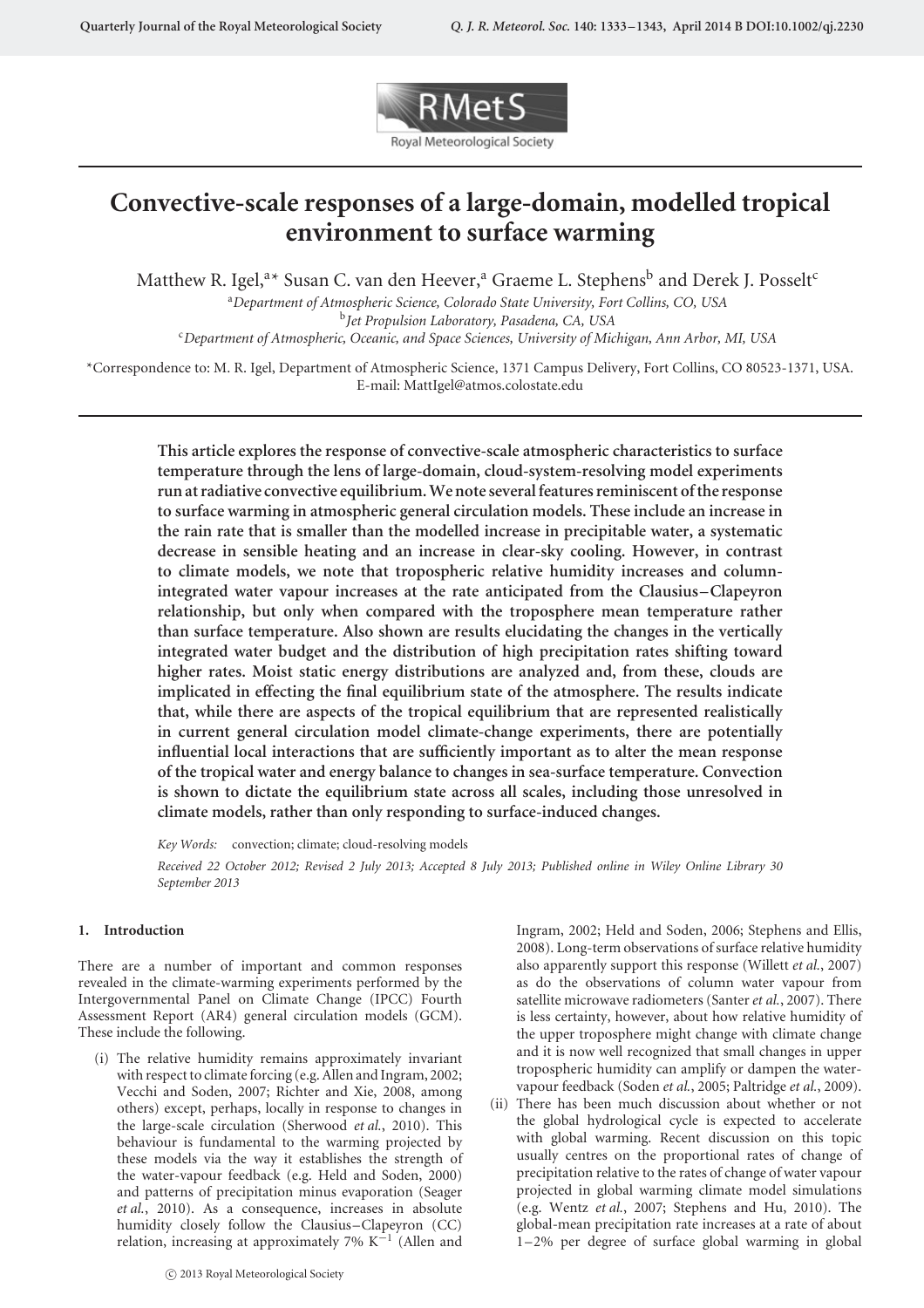climate models, in direct contrast to the increase in water vapour (Allen and Ingram, 2002; Held and Soden, 2006; Pall *et al.*, 2007). Although there is an expectation that the global precipitation should follow the global water-vapour increase (e.g. Trenberth *et al.*, 2005; Wentz *et al.*, 2007), Stephens and Ellis (2008) clearly demonstrate why this is unlikely on the global scale given that the controlling influence of water vapour on global precipitation actually occurs via its influence on the radiative budget of the atmosphere, predominantly through infrared emission from the atmosphere. They further showed that the approximately 2% per degree of surface global warming is what is expected from the controlling influence of this emission process.

(iii) In warmer periods, the probability density function (PDF) of precipitation shifts to slightly more intense rainfall events in global models (e.g. Pall *et al.*, 2007; Liu *et al.*, 2012), in the real climate system (Groisman *et al.*, 2005; Zhang *et al.*, 2007) and, apparently, in conditions of warmer sea-surface temperature (SST: Rondanelli and Lindzen, 2008). Although broad global-scale changes to precipitation appear to come under the influence of robust radiation controls, changes to the regional character of precipitation (frequency, organization and intensity) and the processes that determine them are not as obviously controlled nor understood. For example, Pall *et al.* (2007) show how the daily precipitation rate associated with the heaviest precipitation events increases in a warmed climate by an amount similar to the column water-vapour change. The rationale for this is that these more intense storms come under the local influences of moisture convergence, which might be expected to vary with the 7% K<sup> $-1$ </sup> CC water-vapour change.

It is worth testing the realism of such findings when drawn from present-day climate models. Even accepting such responses at face value, a quantitative understanding of why such changes occur as they do is currently lacking. A deeper understanding of what processes shape them  $((i) - (iii))$  and why they occur will eventually lead to improved ways of representing these critical processes in models of climate change and inevitably lead to greater confidence in climate-change projections.

It will be shown that including the connection between convection and the energy budget of the Earth in more detail than is represented in present-day climate models is fundamental to developing our understanding of the kinds of responses described above. Many of the important processes that are expected to crosscut the responses described above involve convection. Convection affects the amount of water vapour that is evaporated from ocean surfaces through the turbulence associated with it and thus is central to water-vapour feedback. Convection also affects the upper tropospheric humidity by detrainment and evaporation of condensate (e.g. Soden and Fu, 1995). It also controls the vertical distribution of clouds and thus indirectly the radiative heating associated with them (Stephens and Ellis, 2008). Convection effectively redistributes energy through localized upward vertical motion, through distribution of moisture and through latent heating of condensation and fusion. These convective processes and their statistical distributions are difficult (if not impossible) for current GCMs to simulate accurately, given that their grid resolution requires convection to be parametrized. For example, it has been shown that convective mass flux is characteristically different in GCMs and cloud-resolving models (Yano *et al.*, 2004). While climate models should do a good job of simulating the mean of the physics accurately, the distribution about the mean may not necessarily be representative of nature. The means are strongly constrained, but the distributions are not.

The purpose of this article is to determine the extent to which responses (i)–(iii) appear in radiative–convective equilibrium (RCE) experiments and to use these experiments to elucidate mechanisms that can explain responses that do occur in reality. It is not the goal here to rebut GCM results, but to add an additional perspective from the impact of scales currently unachievable in GCMs. The experiments reported in this article are performed using a state of the art cloud-system-resolving model that is integrated over a large model domain and over periods long enough that a state of radiative convective equilibrium is established. The rationale for such experiments is described in more detail in Stephens and Ellis (2008). In these simulations, convective systems are resolved (at least marginally), thus eliminating the need for the use of a convection parametrization scheme. The numerical experiments are designed to explore the sensitivity of the RCE state to changes in the imposed climate state as defined by different underlying fixed SSTs. There is much insight to be gained from such simple experiments, given that the factors that organize and influence convection in the real atmosphere, especially on the time-scales pertinent to RCE, are not well understood and, as will be shown, influence the entirety of the equilibrated atmospheric state.

In a previous article (Posselt *et al.*, 2012), the influence of the interaction between deep convective cloud systems and the convective environment was examined. In this work, a more system-wide view will be taken in examining gross influences on the domain-mean equilibrium state and noting, when relevant, the mechanisms involving convection that help to dictate the mean state. Here, the importance of convection and its explicit representation in these simulations, in not only responding but also helping to modulate the mean state atmosphere and how this changes with surface warming, is assessed.

#### **2. Model description and experimental set-up**

## *2.1. Model description*

The model used in the experiments reported in this article is the Regional Atmospheric Modelling System (RAMS: Cotton *et al.*, 2003; Saleeby and van den Heever, 2013) developed at Colorado State University. RAMS is a non-hydrostatic, cloud-systemresolving model that incorporates sophisticated microphysics, radiation, surface and turbulence schemes. The model integrates predictive equations for the three wind components, the Exner function, ice liquid potential temperature and total mixing ratio on a vertically stretched Arakawa C grid. The RAMS advection scheme, turbulence, radiation, cloud microphysics and surface flux parametrizations are documented in Cotton *et al.* (2003) and Saleeby and Cotton (2004) and a detailed description of recent changes to the model microphysics can be found in Saleeby and van den Heever (2013). For the simulations conducted here, the surface processes were parametrized using the Land Ecosystem–Atmosphere Feedback-2 (LEAF-2: Walko *et al.*, 2000), turbulence is represented by the Smagorinsky (1963) deformation-K closure scheme with stability modifications by Lilly (1962) and Hill (1974) and solar and infrared radiative fluxes by the two-stream radiation scheme of Harrington (1997). There is no rotation or large-scale forcing in these simulations. Finally, four damping layers were included below the model top.

# *2.2. Experimental set-up*

Questions raised in past cloud-resolving model RCE experiments are relevant to the design of the experiments reported in this study. To address concerns about the possible effects of two-dimensional geometry, imposing scales of organization of convection that are artificially larger than the characteristic scale of three-dimensional (3D) convection (e.g. Tompkins, 2000; Stephens and Ellis, 2008), we conduct experiments in 3D. To address concerns about the use of 3D domains restricted to just a few hundred kilometres in scale, we adopt the channel-mode configuration as originally introduced by Tompkins (2001) and employed in the study of Stephens and Ellis (2008). This configuration represents a compromise between the need for a 3D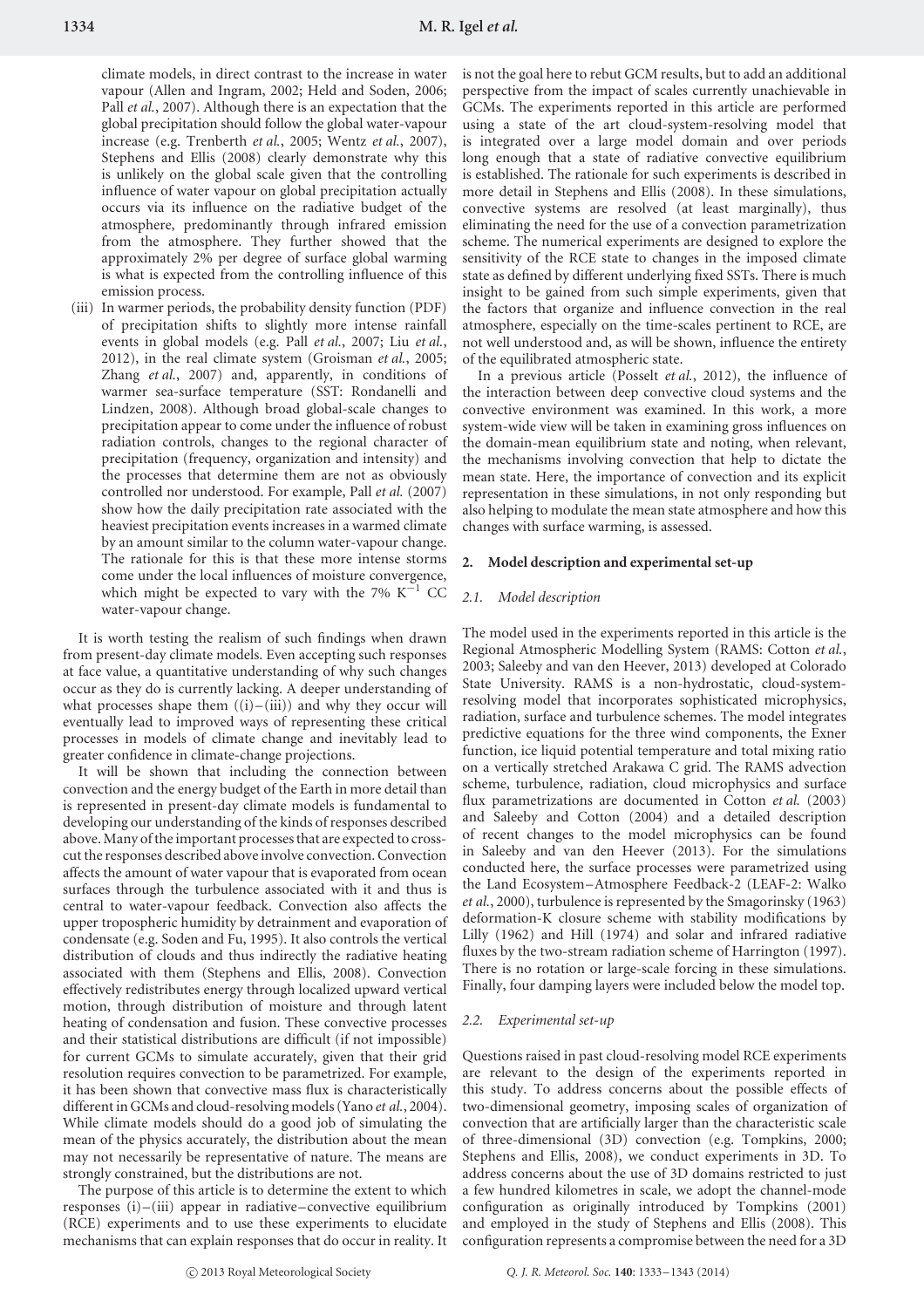domain large enough not to trivially constrain the behaviour of the convective ensemble, yet small enough to meet limitations of available computer resources. The 3D channel experiments performed employ a domain of 4000 points in the 'zonal' direction and 75 grid points in the 'meridional' direction, thus covering an area of approximately 1 728 000 km<sup>2</sup> (9600 km  $\times$  180 km). Horizontal grid spacing is 2.4 km. There are 37 vertical levels weighted to the lower atmosphere and extending to just below 26 km. The experiments are run for 55 days, approximately 25 of which are beyond model equilibration (see the next section). Time-mean values referenced in figures, tables and discussion are averaged during the final 10 days. Given the well-equilibrated nature of the simulations in the final 10 days, results are highly insensitive to the precise length of averaging time.

All experiments are initialized with the 0000 UTC 5 December 1992 Coupled Ocean–Atmosphere Response Experiment of the Tropical Ocean and Global Atmosphere Programme (TOGA COARE) sounding with initially zero mean wind in the vertical. The SSTs are held constant at 298, 300 and 302 K (experiments termed SST298, SST300 and SST302). Solar insolation is held constant at 447 W  $m^{-2}$  and thus there is no diurnal cycle. Singlemoment bulk microphysics are employed. A constant profile of  $CO<sub>2</sub>$  is used. As such, these models are not a perfect proxy for global warming conditions, as the distribution of  $CO<sub>2</sub>$  will affect tropospheric stability and thus the population of convection. However, our set-up should demonstrate the physics that are generally relevant to understanding sensitivities to SST. A more complete discussion of the model and the experimental set-up is contained in Stephens and Ellis (2008) and Posselt*et al.* (2008, 2012).

## **3. The nature of radiative-convective equilibrium**

Figure 1 illustrates the time-mean, meridional mean of columnintegrated water vapour (PW) for SST298 and SST302 and demonstrates the first-order characteristics of the RCE reached. It provides a glimpse of how the water cycle of the model is grossly organized into wet and dry regions. These remain more or less coherent and almost stationary in space during the forward integration of the experiments. It also shows the increase in mean PW from 29.19 mm in SST298 to 47.95 mm in SST302. The nature of similar equilibrium structures and factors affecting convective organization have been discussed in past studies (e.g. Held *et al.*, 1993; Grabowski and Moncrieff, 2001; Tompkins, 2001; Bretherton *et al.*, 2005, among others). More detailed analysis of how this organization is altered with changing SST is provided in Posselt *et al.* (2012).

It has been documented elsewhere that the simulated convection embedded within these moist regions of high PW exhibit many of the characteristics of real tropical convection, including a trimodal cloud distribution (van den Heever *et al.*,



**Figure 1.** Mean meridional, time-mean zonal PW at equilibirum. SST298 is shown by the solid line and SST302 by the dashed one. Means are taken during the final 10 days.

Table 1. Properties at equilibrium: means of net all-sky and clear-sky radiation, surface fluxes, precipitable water quantities, bulk relative humidity, rain rate and tropospheric mean temperature, plus percentage differences per degree K of warming from SST300 of precipitable water quantities and rain rate. Means are taken over the entire domain during the final ten model days.

|                                  | <b>SST298</b> | <b>SST300</b> | SST302    |
|----------------------------------|---------------|---------------|-----------|
| $R_{net}$ (W m <sup>-2</sup> )   | $-79.36$      | $-83.14$      | $-86.90$  |
| $R_{\text{net clr}}(W m^{-2})$   | $-109.77$     | $-117.91$     | $-121.98$ |
| LH (W $m^{-2}$ )                 | 68.83         | 74.69         | 79.33     |
| $SH(W m^{-2})$                   | 9.78          | 8.81          | 7.91      |
| $PW$ (mm)                        | 29.19         | 37.73         | 47.95     |
| $PWthresh$ (mm)                  | 33            | 44            | 53        |
| $RH^*(\%)$                       | 62            | 65            | 66        |
| $RR$ (mm $h^{-1}$ )              | 4.45          | 4.85          | 5.06      |
| % PW300 (K)                      | $-11.3$       |               | 13.5      |
| % PW <sub>thresh</sub> 300 $(K)$ | $-12.5$       |               | 10.2      |
| % RR300 (K)                      | $-4.5$        |               | 2.2       |
| Mean temp $(K)$                  | 264           | 269           | 273       |
|                                  |               |               |           |

2011) and a prominent freezing-level stable layer (e.g. Posselt *et al.*, 2008). The simulations also exhibit evidence of mid-level entrainment in actively convecting regions, with detrainment maximized below the (approximate) trade wind inversion and the freezing level and in the upper troposphere. The details of how the mesoscale organization of convection changes with increasing SST is the focus of Posselt*et al.*(2012), and these changes occur in a way that is not entirely predictable. This is hinted at in Figure 1 by the way the moist–dry spatial structure in the 302 K experiment is different in horizontal scale from the equilibrium state of SST298. Unlike the broad rising motion and trimodal distribution of the moist regions, regions of low PW exhibit frequent boundary-layer cumulus clouds with weak, troposphere-deep subsidence above. Changes to the large-scale circulation have been associated with variations in the boundary-layer cloud fraction of these dry bands (van den Heever, 2011; Storer and van den Heever, 2013). For a reference population density of PW for each simulation, the reader is referred to Figure 5 later.

Table 1 summarizes some average responses of the system in equilibrium for the three experiments conducted with different SSTs. The table lists domain-mean values of key quantities averaged over the last 10 days of a 55 day integration that characterize the state of RCE. Equilibrium is declared to be have been reached in these experiments when the net radiative heating of the atmosphere  $(R_{net})$  is balanced by the thermal heat flux (THF = LH + SH) within 1–2 W m<sup>-2</sup>. This has occurred for all three experiments after approximately a month of integration. The data are grouped into three broad categories. The first four quantities include the domain-mean energy-budget fluxes and related quantities. The next four entries list different variables that characterize the hydrological cycle, including the domain-averaged column water vapour (PW), a threshold value of water vapour (PW<sub>thresh</sub>) to be described in the next section, the column-mean relative humidity (RH\*: PW scaled by saturated PW, Bretherton *et al.*, 2004) and the domain-mean rain rate (RR) as defined later. The next three parameters are the fractional change per degree of surface warming in PW, PWthresh and RR between the 298 and 302 K SST equilibrium states and the 'control' 300 K SST state. The final row lists the pressure-weighted tropospheric mean temperature, which is calculated as in Neelin *et al.* (2009) between the surface and 200 hPa. This quantity will be related to other troposphere-deep quantities.

We note the following regarding these tabulated results.

- (i) The model produces a systematic decrease in SH flux with increasing SST. The approximate decrease of –  $6\%$  K<sup>-1</sup> is similar in magnitude to the decreased fluxes in the IPCC model projections (e.g Stephens and Ellis, 2008).
- (ii) The LH flux systematically increases with SST at approximately 3%  $K^{-1}$  of surface warming, and, as evidenced later in Figure 5 by much of the total evaporation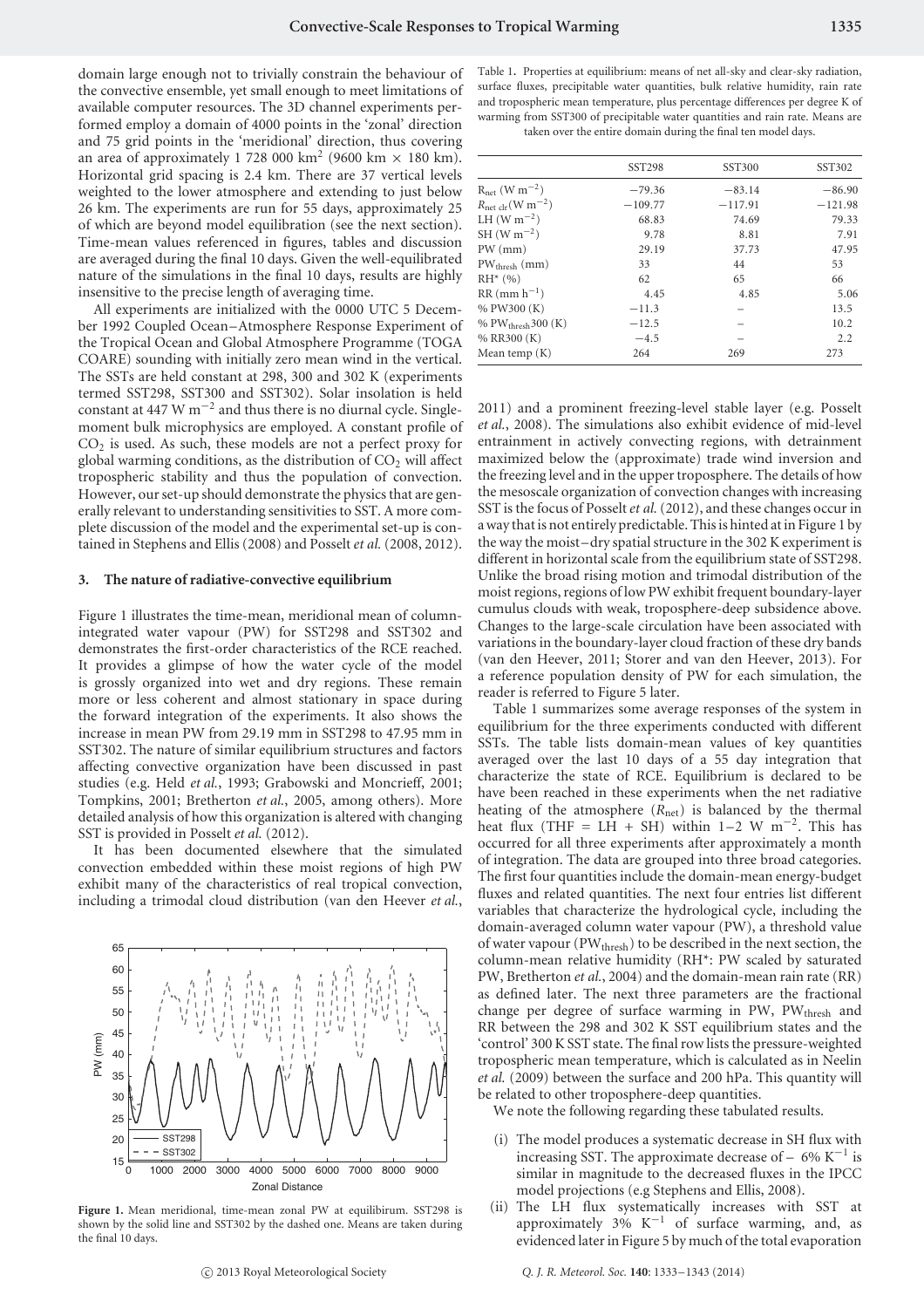occurring at PW values typical of clear sky, the fundamental driving force of this averaged increase is the systematic increase in the clear-sky radiative cooling of the atmosphere or equivalently, at equilibrium, the increase in long-wave (LW) radiation to the surface (e.g. Stephens and Hu, 2010). Note that (i) and (ii) combine to imply a change in the mean Bowen ratio.

- (iii) The all-sky radiative cooling increases with SST but at a rate less than that of the clear sky only. This is because of the increase in high clouds and the nonlinear response thereof to increasing SST (Igel, 2011; Luo *et al.*, 2012).
- (iv) The clear-sky cooling increases more between SST298 and SST300 than it does between SST300 and SST302. This difference can be attributed to a relatively constant uppertropospheric clear sky RH between SST298 and SST300 but a modest increase at upper levels between SST300 and SST302. In Posselt *et al.* (2012), this was attributed to an increase in water vapour at the expense of ice at these levels.
- (v) The increase in RH\* with increased SSTs implies an amplified water-vapour feedback that produces a change in PW of 11.3% K<sup>-1</sup> from 298–300 K and 13.5% K<sup>-1</sup> from 300–302 K that is approximately 50% and nearly 100% higher, respectively, than the change predicted purely by the CC relation for changes in surface temperature near 300 K. These values are close to some of the local changes in PW noted in O'Gorman and Muller (2010), although in the Tropics their values in the mean do not exceed 9% K−1. However, when the tropospheric mean temperature difference is used instead of the surface temperature difference, the increase in column water vapour is 7.45 and 6.81% K<sup>-1</sup> for SST298-SST300 and SST300–SST302, respectively. It seems to be that the mean temperature constrains the column total PW better because of a near-constant increase per level of PW between simulations up to the middle troposphere. While tropospheric control makes physical sense on its own for such a shift, it will also be mentioned that this shift per level does not extend uniformly to the surface and so does not appear to be controlled only by SSTs. It is reiterated here that the mean temperature is mass-weighted and so its calculation should parallel the water-vapour profile decrease with height. This combination of warmer troposphere and elevated values of RH provide enhanced water-vapour feedback in comparison with the watervapour feedback of AR4 models per degree of SST warming. This enhanced feedback results from the influence of convection feeding upscale to the basic state atmosphere. This is one of the more intriguing characteristics of the simulations.
- (vi) The mean intensity of rain (rain rate) also increases with SST but at a rate that is significantly less than the column water-vapour change: 4.5 and 2.2% K<sup>-1</sup> of surface warming for SST298–SST300 and SST300–SST302, respectively. This feature again is similar in character to the AR4 climatechange experiments (Allen and Ingram, 2002). Although the magnitudes of the rain rate changes are more than 50% larger than those of the AR4 experiments when defined with respect to SST, the changes are in fact of similar magnitude to the AR4 results when defined with respect to the tropospheric mean temperature difference (vii).
- (vii) The tropospheric mean temperature defined between the surface and 200 hPa as in Neelin *et al.* (2009) increases by more than the surface temperature. This will be discussed next.

The vertical structure of the differences in the temperature and RH will also be mentioned here. Figure 2 shows these domainmean temperature profiles for SST298 and SST302. For clarity, the SST300 profile is omitted from Figure 2 and from other figures, as the trends with increasing SST are monotonic. A priori, one may



**Figure 2.** (a) Vertical profiles of domain- and time-averaged temperature from SST298 (dashed) and SST302 (solid). (b) Vertical profile of the averaged temperature differences (SST302–SST298). Positive numbers indicate heights at which the simulation is warmer in SST302.

assume that since SST changes, the profile of temperature must also change (at least near the surface). Indeed surface temperature does increase from SST298 to SST302, but the way in which the entire column changes is more complex. The profiles are broadly similar, with a few notable differences. The first is the increase in temperature in the lower atmosphere which is similar to the SST increase. The second is the fact that the increase is greater in the upper troposphere  $(9-13 \text{ km})$  than in the lower. This is due to the change with surface temperature of the shape of the pseudo-adiabatic temperature profile, which provides a lower limit to domain-mean, vertical temperature gradients at any level. This sort of result is typical in GCMs (Meehl *et al.*, 2007) and is not surprising. It can also be seen from this figure that the cold point, an estimate of the tropopause or transition from the active troposphere to the stable stratosphere, is significantly higher in SST302. The troposphere is 12 km deep in SST298 and 15 km deep in SST302. A potential caveat to these values is the reduced vertical resolution at these heights in the domain. However, the deepening appears robust across many quantities even if the exact value of the tropopause height may not be, although we have no evidence to suggest that it is not. These findings are not new, but it is encouraging to see that the simulations perform as would be expected.

Unlike temperature, we do not know a priori how RH will change with SST, despite the fact it remains approximately



**Figure 3.** (a) Vertical profiles of relative humidity for SST298 (dashed) and SST302 (solid). (b) Vertical profile of the change in RH with SST.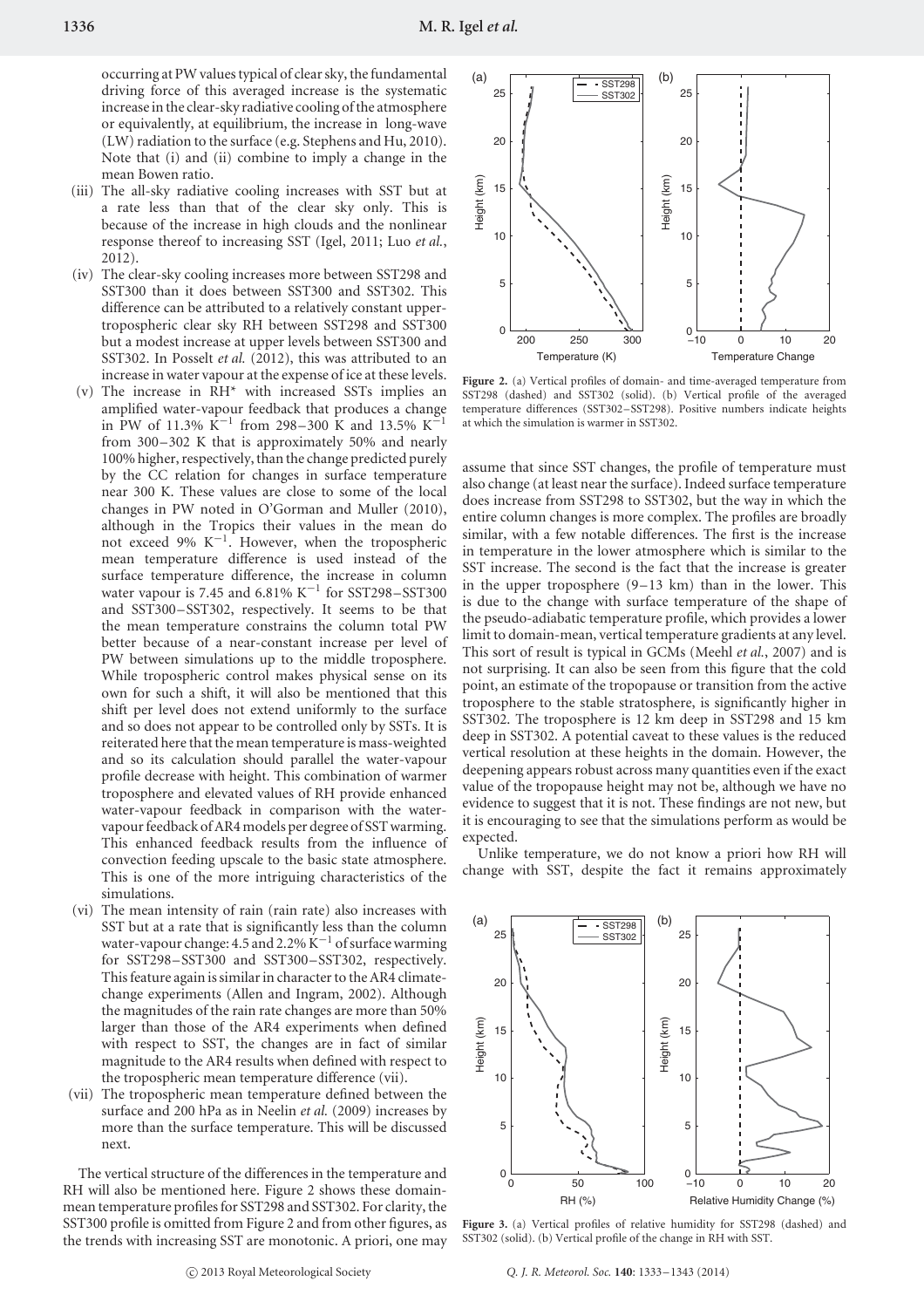constant in global climate model simulations of warming. Figure 3 shows that in these idealized simulations RH does not remain constant. It demonstrates that, while the shape of the RH profile retains most of its features while shifting vertically due to the deeper troposphere, the values of RH are higher in SST302 at almost all levels, resulting in an increase in RH\* (Table 1) with SST. The peak differences appear to occur around the three mean detrainment levels of the trimodal distribution of clouds (Johnson *et al.*, 1999; Posselt *et al.*, 2008). There is both cause and effect in this occurrence, as detrained clouds serve as a moisture source but, especially in the upper troposphere, the peak in RH also influences the detrainment (Hartmann and Larson, 2002; Igel, 2011). Thus, it makes intuitive sense that the tropospheredeep increase in RH is the result of enhanced detrainment in SST302. It was found in Posselt *et al.* (2012) that such cloud processes governed many aspects of the layer-local saturation fraction in these simulations. This is a particularly appealing explanation, given that detrainment is one of the primary ways in which convection communicates energy and water with the clear-sky atmosphere. Given the influence of convection on the total, vertical energy distribution (of which moisture location is a part) within the atmosphere, this result hints at the different magnitude to which convection affects the mean state of each model run (see section 6). The spatial standard deviation of RH in both simulations is approximately 20% at levels above the boundary layer and below the mean upper tropospheric outflow height and falls to zero outside this region.

However, it may be that this increase in RH is a fundamental result. To begin this discussion, it is useful to define a new quantity, precipitation potential energy (PPE). A single value of PPE will define an entire environment and its calculation will utilize mean profiles like those shown above. PPE shall be defined as

$$
PPE = R_d \int_{1000 \text{hPa}}^{100 \text{hPa}} T_v^{\text{sp}} - T_v^{\text{ep}} \, \text{d} \ln(p^{\text{ep}}), \tag{1}
$$

where the superscript 'ep' is taken to be the mean profile of an environment of that quantity, the superscript 'sp' is an idealized moist profile defined by the SST of that quantity,  $T_v$  is virtual temperature,  $p$  is pressure and  $R_d$  is the dry-air gas constant. Upon substituting for virtual temperature, assuming the environmental temperature is that of the moist adiabat (as

above) and rearranging,

$$
PPE = R_{\rm d} \int_{1000 \rm{hPa}}^{100 \rm{hPa}} T^{\rm sp} \times 0.61 \times w_{\rm s}^{\rm sp} \times (1 - RH^{\rm ep}) \rm d \ln(p^{\rm ep}), \tag{2}
$$

where  $w_s$  is the saturation mixing ratio and RH is the relative humidity. While PPE and convective available potential energy (CAPE), are clearly related quantities, they are not the same. PPE has been defined as a purely mean environmental quantity. CAPE is a local quantity defined for a particular column of air.

Physically, what does this quantity represent? PPE is imagined to be the ability of the *mean* atmosphere to warm its virtual temperature due to net condensation of rainwater. Warming can only occur if the environmental is cooler than the saturated virtual temperature (Eq. (1)). Equivalently, PPE is the total precipitation energy (or equivalently mass) occurring in an environment in equilibrium due to subsequent LW virtual cooling. Precipitation occurs in such an environment because LW cooling removes energy from the atmosphere that was generated by condensation. LW radiation cools the  $T_v$  profile away from the saturated value (Eq. (1)) back to the environmental value. Since LW increases with SST in the RCE simulations, so too does PPE. This process is illustrated in Figure 4(a). It is similar to the thought experiment for RCE itself: radiation cools and convection warms. Equation (2) shows how the PPE increase constrains the mean environmental profiles. The RH is the only free parameter, which fits in this framework because the moisture is assumed inherently to be the working fluid. PPE is an idealized quantity but is mechanistically informative.

Thought of differently, PPE could be imagined to result from an atmosphere, fed by surface fluxes, always being saturated and moist adiabatic in the absence of LW cooling. With the addition of LW cooling and therefore PPE, the mean profile can cool virtually and precipitate convectively. The new environment represents a balance between LW cooling and convective warming.

It has already been stated that surface precipitation, or equivalently PPE, increases at approximately  $3\%$  K<sup>-1</sup> of surface warming between SST298 and SST302. The tropospheric mean temperature increases by about 1% K<sup> $-1$ </sup>. The CC relation implies that the saturated mixing ratio will increase at roughly 7%  $K^{-1}$ . If these constrained variables (PPE or precipitation,  $T$  and  $w_s$ ) and their respective rates of increase with SST are inserted and



**Figure 4.** (a) Physical processes related to RH increase and mean PPE. Long-wave cooling increases with SST and serves to destabilize the mean atmosphere. Convection increases to eliminate mean PPE and stabilizes the mean atmosphere. Rain results from PPE release and increases with SST, but too slowly to maintain constant RH (see text). (b) Representative mean quantities for a cooler state in blue and a warmer state in red. Solid lines show the theoretical profile of saturated *θ*<sup>e</sup> and the dashed lines show the actual environmental  $θ_$ . The shaded area between the lines is the domain-mean PPE. Horizontal arrows show physical trends between the simulations, with dashed–double dot indicating the contribution from the CC rate, grey that from the precipitation increase and black that from temperature. Trends are shown with respect to surface temperature increases. The dotted lines illustrate the resultant environmental humidity. The figure is illustrative and is not meant to be precisely quantitative.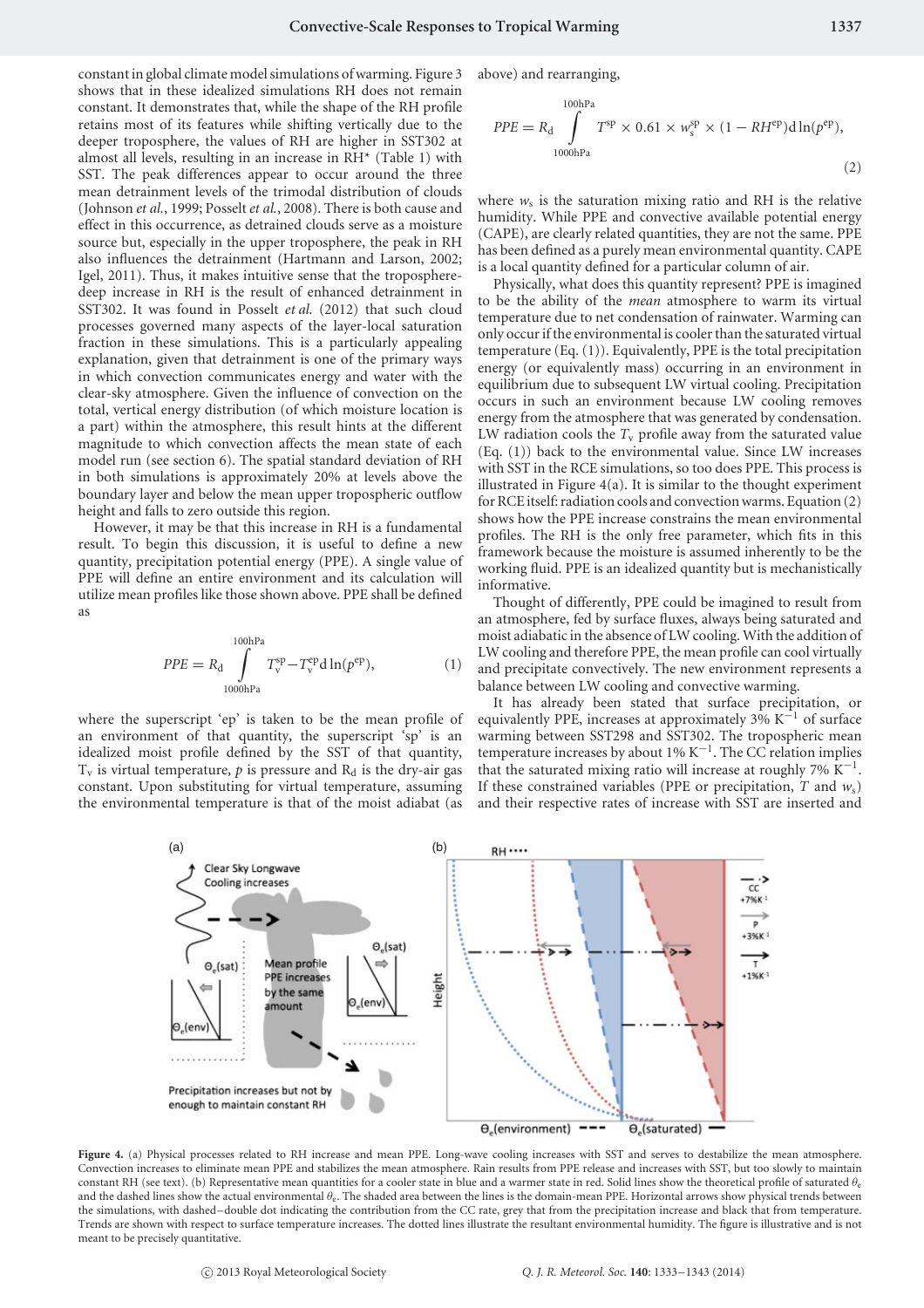equated, then it can be shown that RH for SST302 must be approximately 10% higher than in SST298. This arises physically from a certain *mass* of water being rained out (the PPE value), not from a certain *percentage* of available water. Therefore, as SSTs increase, radiation implies through its control of precipitation and therefore mean PPE an increase in the domain mean RH. These trends are shown in an idealized manner in Figure 4(b). The figure is meant to indicate the constraints imposed on the mean RH by the trends in the physics controlling it with increasing SST. Finally, these arguments probably point to the reason that tropospheric mean temperature seems to exert a stronger control on precipitation increases than surface temperature.

This argument may also be made in terms of energies. If the SST298 and SST302 atmospheres in equilibrium are thought of as systems in which radiative cooling removes energy and convection replaces this loss and is totally converted to potential and kinetic energy then, since the strength of the convective overturning circulation decreases with increasing SST (Posselt *et al.*, 2012), less kinetic energy is generated by the system. Because radiative cooling increases, this result implies unambiguously that more energy must be converted to potential energy. The internal (temperature component) and centre-ofmass (mechanical potential component) energies only increase slightly per degree of SST. Therefore, in SST302, much more potential energy must be stored in the chemical potential form (water vapour). Using the same estimations as above would imply an increase in chemical potential of greater than suggested by the CC rate. In other words, RH must increase.

# **4. The water-vapour budget**

As a step toward understanding the nature of the enhanced moistening that occurs in these RCE experiments (compared with climate-change experiments), we first examine in detail the nature of the water balance that is established in each experiment.

The water budget can be written in the form

$$
\partial_t \int_{z_b}^{z_t} \rho q \mathrm{d}z = - \int_{z_b}^{z_t} \nabla_H (\rho q \mathbf{u}) \mathrm{d}z + E - P, \tag{3}
$$

where  $\nabla_H$  is the horizontal gradient, **u** is the horizontal wind vector and *E* and *P* are the rates of evaporation and precipitation, respectively. The integration bounds are from the surface to the model top. The left hand side of Eq. (3) represents the PW storage term, which may vary significantly locally but is zero under equilibrium conditions when averaged over the entire domain. The first term of the right-hand side of Eq. (3) represents the advective contributions (ADV) and the divergence contributions (DIV) of water vapour to the overall vertically integrated horizontal water-vapour flux convergence. Because of the doubly periodic boundary conditions, ADV plus DIV should integrate to zero in the spatial mean. For a more complete description of the strengths and limitations of this type of analysis, see van den Heever (2011).

The summed contributions to the PW storage by each term in Eq. (3) are illustrated in Figure 5 as a function of PW. Again, it will be noted that, as with all figures and much of the discussion, this figure does not include results from SST300, as trends are monotonic. The integration of the curves shown over the entire range of PW is equivalent to the domain average. The domain-integrated storage term is sufficiently close to zero, as expected at equilibrium, as is the integrated ADV + DIV. Thus for the domain-mean balance at equilibrium, it simply follows that total evaporation equals total precipitation  $(E = P)$ . By summing the contributions within each PW bin, the results show the contributions weighted by their mean value within each bin and the number of points that fall into that bin. As a note, the distribution of PW looks much like the distribution of the evaporation term. Highlighted with a black bar in Figure 5 is the value of PW above which precipitation contributes significantly to the water budget ( $PW<sub>thresh</sub>$ ). These values



**Figure 5.** Summed WV flux in h−<sup>1</sup> binned by PW. The upper panel is SST298 and the lower SST302. The red line shows contributions from atmospheric motions. Positive (negative) values mean net gains (losses). The green line shows contributions due to evaporation (always positive). The blue line shows evacuation of WV through precipitation (always negative). The black line shows the sum of the previous three. The black bar is the PW value of PW<sub>thresh</sub> for each experiment. The black dotted line shows the fraction of the domain occupied by each 1 mm bin of PW read off of the right axis.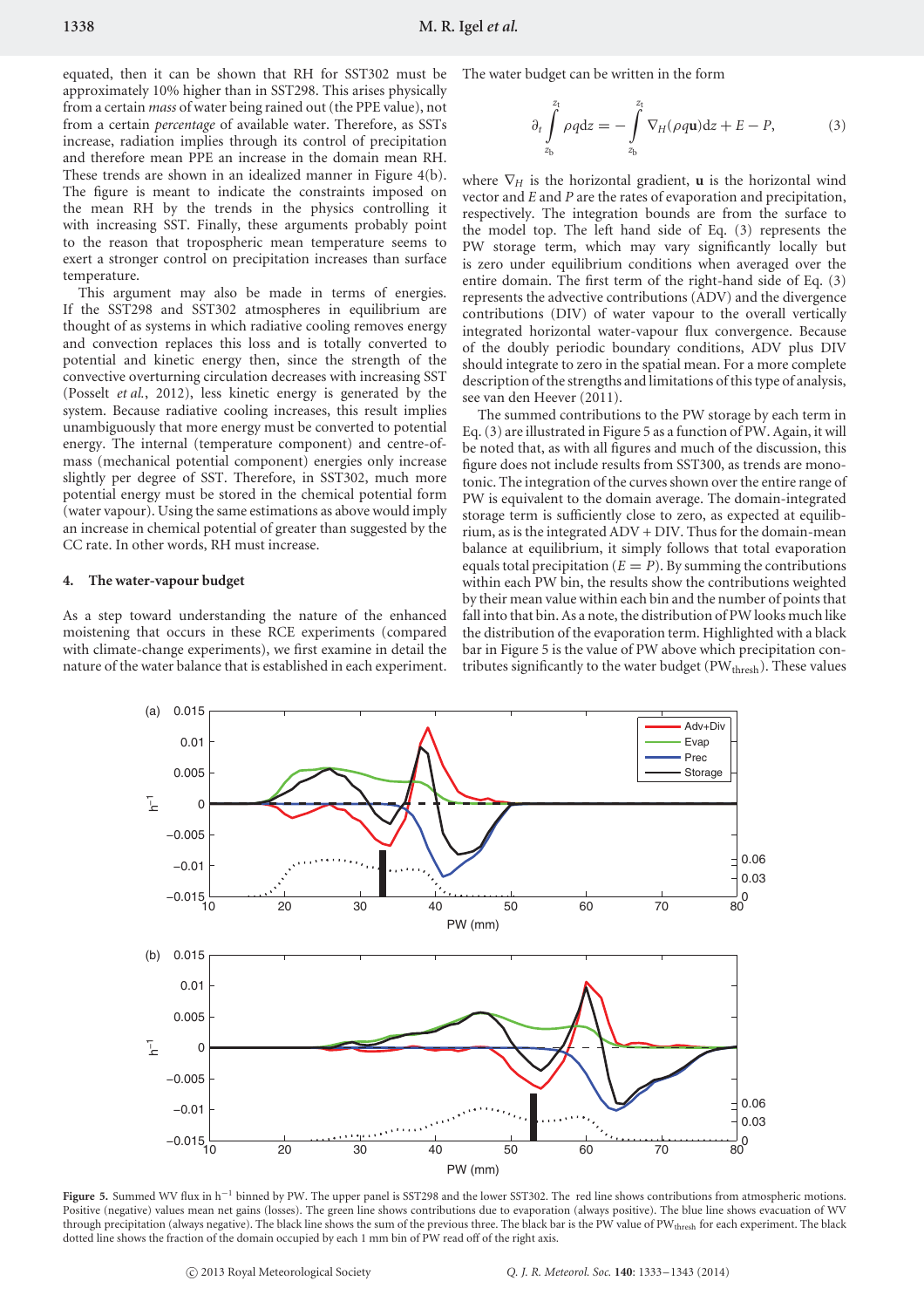are also summarized in Table 1 and correspond to the average value of PW for which rain falls at a rate of 0.01 mm  $h^{-1}$  or greater. Grid boxes with surface instantaneous rain rates greater than 0.01 mm  $h^{-1}$  account for approximately 99.5% of the total rainfall volume at any one time in the simulations, but these rates occur in only about a third of the total number of raining grid boxes. This result is both similar to climate models, in that very light rain occurs more frequently than in nature (Stephens *et al.*, 2010), and different, in that, unlike climate models, the majority of accumulation occurs as the result of the heaviest rain and drizzle (defined below) percentiles. The 0.01 mm h−<sup>1</sup> criterion thus serves to screen out surface grid boxes that are raining at very light intensities that do not contribute to the local water balance in any significant way. In this context,  $PW<sub>thresh</sub>$  is similar in some ways to the critical PW concept introduced by Neelin *et al.* (2009) and pursued further in Posselt *et al.* (2012). True critical PW values correspond approximately to those values at which storage becomes zero, as theory would predict. PW<sub>thresh</sub> is inherently a lower valued quantity than the critical PW.

The analysis of the model results presented in Figure 5 reveals the following general characteristics of the water balance at equilibrium.

- (i) While there is negligible total storage over the entire domain, local regions experience significant moistening or drying that balance in space and time. Since PW has a clear spatial structure (Figure 1), it follows that binning into specific PW ranges also corresponds approximately to grouping the data by moist and dry region. There are two ranges of PW within each experiment that exhibit moistening (positive storage) offset by two ranges of PW that exhibit drying. Thus, it makes sense to think of moistening as being the result of two different mechanisms. Moistening of most of the model domain ( $PW < PW$ <sub>thresh</sub>) results from evaporation from the model ocean surface, whereas moistening of the wettest areas (PW > PW<sub>thresh</sub>) occurs from moisture convergence into these wetter portions of the domain. Drying likewise occurs via two different pathways, with drying occurring between the drier and wetter portions of the models via moisture divergence/advection from the dry regions themselves. The second drying mechanism in the wettest regions of the model is (primarily convective) precipitation, which inhibits the possibility of runaway moistening effects on the balance. The transitions between many of these mechanisms occur on spatial scales much smaller than those simulated in GCMs. However, the most significant differences between moist and dry regions and the relative importance of evaporation to precipitation should be well captured. Many of these results are also seen in van den Heever (2013).
- (ii) Evaporation from the ocean surface, driven by the larger scale convectively forced circulation and the localscale winds associated with the convection in the lower troposphere (e.g. Pakula and Stephens, 2009), is the principal source of moistening over most of the domain. In the moist regions of the domain above  $PW<sub>thresh</sub>$ , the budget is primarily influenced by the drying effects of precipitation, moistening by ADV + DIV and evaporation driven by winds associated with convection and their cold pools within moist regions. The areal extent (insofar as PW space is representative of such a thing) of influence of this evaporation increases significantly with increasing SST. This is due primarily to the change in the distribution of PW values between the simulations. To a very good approximation, the distribution of the evaporation term is qualitatively similar to that of PW overall.
- (iii) While the general behaviour of the PW storage and the contributions to it is essentially independent of SST, the quantitative details of these contributions change with SST. The entire behaviour shifts to larger PW values with

higher SSTs, as might be anticipated from the CC relation. Indicative of this shift is the increase in the value of PW<sub>thresh</sub> by 12.5 and 10.5% K−<sup>1</sup> with respect to surface temperature.

Analyzing the water budget here serves several ends. The analysis shows the intimate relationship between convection and the mean state in subtle ways. For example,  $ADV + DIV$  in this context results purely from flows driven by convection over homogeneous SST with no rotation. As such, analyzing these terms with respect to global mean flows, as might necessarily be done when examining GCM results, only captures part of the story. Also, the shifts of various terms with SST serve to emphasize the nonlinear nature of such changes.

## **5. Changes in precipitation characteristics with SST**

Changes to the domain mean precipitation with SST also follow expected behaviour. More total rain falls in the SST302 experiment than in either the SST298 or SST300 experiments, with increases in precipitation from SST298 to SST300 of 1.51 and 1.55%  $\rm K^{-1}$  from SST300 to SST302, when defined with respect to the tropospheric mean temperature. The ratio of the change in precipitation to change in PW, introduced as global precipitation efficiency by Stephens and Ellis (2008), varies from 0.29 from SST298–SST300 to 0.23 from SST300–SST302. This is similar to the range of efficiencies derived from an ensemble of GCM climate-warming experiments, thus highlighting the fact that the behaviour of our RCE experiments and GCM-based climate-change experiments is similar in this respect. The reason for the approximately 20% smaller efficiency from the SST300–SST302 experiments is the nearly constant increase in all-sky cooling with warming (∼1.9 W m−<sup>1</sup> <sup>K</sup>−1) and the greater values and magnitude of increase of PW between SST300 and SST302 ( $\sim$ 5.1 mm K<sup>-1</sup>) compared with SST298–SST300 ( $\sim$ 4.3 mm K<sup>-1</sup>), due to the nonlinearity of CC and the higher RH. Finally, it will be noted that the increases in precipitation are not very different from those in other simulations conducted with 2 K increases in SST and no increase in CO<sub>2</sub> at  $\sim$ 3% K<sup>-1</sup> of surface warming (Sugi and Yoshimura, 2004; Held and Zhao, 2011). Increasing SSTs does not provide a perfect corollary to global warming scenarios that include both increases in  $CO<sub>2</sub>$  and, eventually, increases in surface temperature. Increasing  $CO<sub>2</sub>$  changes the cooling structure of the atmosphere and thus the precipitation.

The shift of the distribution of precipitation with increasing SST also resembles the changes noted in GCM experiments (Pall*et al.*, 2007; Liu *et al.*, 2012). This change in character is highlighted in Figure 6, showing the rain rates for both the 298 and 302 K experiments binned by the respective percentile of the distribution (dot–dashed and grey lines respectively). The solid black line is the percent per K increase of rain rate for each percentile bin. At the percentiles for which this line is positive (above ∼97th), the rain rates are higher in SST302 than in SST298. This implies that



**Figure 6.** Modelled rain rates binned by model respective percentile read off the left axis. SST298 is shown by the dot–dashed line and SST302 by the grey. On the right axis, the solid black line is the percentage difference between the two simulations.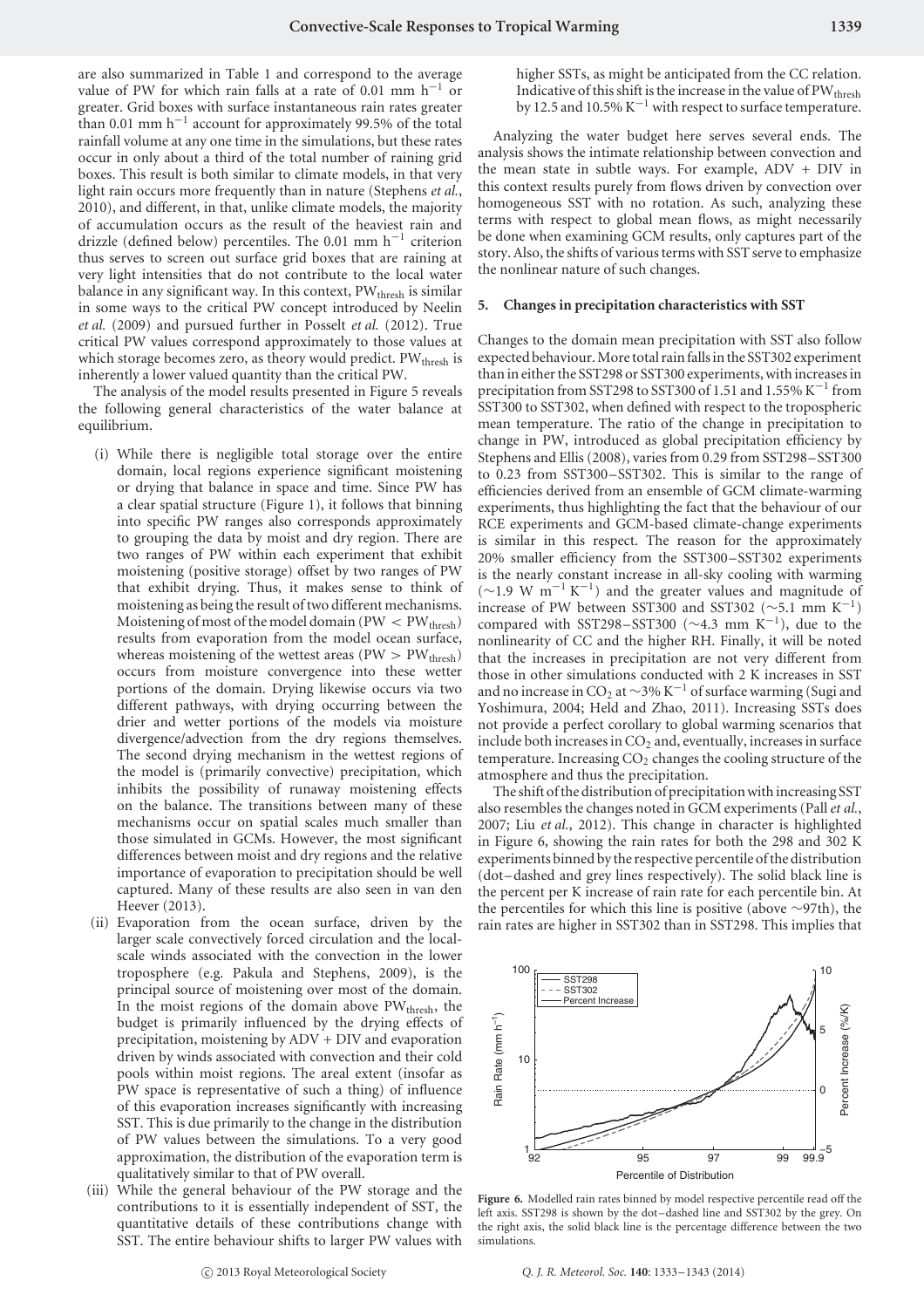

**Figure 7.** The percentage of surface grid points exhibiting rain (white) or drizzle (black). The upper panel, (a), is for SST298 and the lower, (b), for SST302.

the heaviest rain rates increase in frequency with increasing SST. Thus, SST302 rains more frequently at rates in excess of 6 mm  $h^{-1}$ , at the apparent expense of rain rates less than that. The increase in rain rates at the heaviest percentiles approximates the CC-implied increase of <sup>∼</sup>7% K−1. A similar kind of behaviour is noted in general circulation models (Pall *et al.*, 2007; Turner and Slingo, 2009), although not in all models (Sugiyama *et al.*, 2010). From the figure it can be seen that more than 90% of the total grid points have rates of less than 1 mm h−<sup>1</sup> (which we call 'drizzle'). There are 4% fewer drizzling pixels in the SST302 experiment compared with the SST298 experiment. It should be noted that these results are different from those of Muller*et al.* (2011), who saw rain rates increase at every percentile, probably because their frequency of precipitation was invariant with SST, while we observe decreasing frequency with increasing SST.

The characteristics of the distribution of rain (as above, greater than 1 mm h−<sup>1</sup> or <sup>∼</sup>93rd percentile from Figure 6) and drizzle (less than 1 mm  $h^{-1}$ ) are also examined as a function of PW, as shown in Figure 7(a) and (b). Figure 7(a) shows the percentage of modelled grid points in each PW bin that are raining (white) and drizzling (black) for SST298. The coolest experiment is seen to exhibit a bimodal distribution in drizzle, with a small peak at the lowest PW values and a global maximum overlying the unimodal distribution of rain. The distribution of drizzle in SST302 shows that it slowly ramps up past a very weak, local peak at 48 mm before peaking at 62 mm. The PW values at which the peaks in drizzle occur approximate the PW values of the rapid transition to high rain rates noted in Posselt *et al.* (2012). This is no coincidence, as the abrupt transition to heavy rain would imply a general cessation of drizzle. The rain distribution also seems to be flatter and wider in the warmer SST case. Figure 7(b) shows that the occurrence of rain shifts toward higher PW with increasing SST, as would be expected with an increase in tropospheric temperature. What is truly remarkable here is the influence of drizzle at the surface compared with rain and the way in which it changes. Drizzle seems to have a dry region peak in SST298, likely produced in association with shallow cumulus clouds, while in SST302 the drizzle does not increase significantly until PW values characteristic of the edges of moist regions (see Figure 1). This could signify a shift in drizzle production toward congestus clouds at the expense of shallow convection in SST302. These shifts are also a function of the distribution of PW organizing in such a way. Alternatively, this shift could imply a change in the convectively driven mean

circulation and the role of subsidence drying on grid boxes prone to drizzling rain rates, although the weakening of the mean circulation, as shown in Posselt *et al.* (2012), would seem to implicate local effects as driving this change. Such subtle effects and, hence, results would be difficult to capture in general circulation models.

## **6. Moist-static energy**

Moist-static energy (MSE: Riehl and Malkus, 1958) can be formulated as

$$
MSE = cpT + Lq + gz,
$$
\n(4)

where  $c_p$  is the isobaric specific heat of air, *T* is temperature, *L* is the latent heat of vaporization, *q* is the total water mixing ratio, *g* is the gravitational constant and *z* is height. It has been used in a variety of contexts to understand the energy distribution of the tropical atmosphere. Here it will be used as a tool to assess the distribution of the states of the modelled atmospheres. Figure 8(a) illustrates the horizontal-mean, vertical profiles of MSE in both SST298 and SST302. Figure 8(b) shows PDFs of column MSE normalized by the respective simulation mean column MSE for both SST298 and SST302. The normalization is done to ease comparison. The PDF in Figure 7(b) is and those in Figure 7(c)–(d) are, therefore, unitless. For reference, the column mean MSE values in SST298 and SST302 are  $1.25 \times 10^7$  and  $1.29 \times 10^7$  J, respectively. The increase is the result of higher temperature and higher watervapour concentrations, as discussed above, in SST302. Figure 8(b) shows a marked difference in the character of the column MSE in the two model runs examined. In SST298, the distribution is narrow and maximizes left of the mean with a local maximum just to the right of it. In SST302, the distribution is much more complex. There are two prominent peaks, one just less than the mean and one much greater than it, as well as a variety of local maxima in the left tail. What is especially interesting is the juxtaposition of the SST298 and SST302 distributions.

To understand the contributions to these differences, Figure 8(c) shows the PDF of the moisture term (*Lq*). This term has the shape that it does because of the relative populations of dry and moist columns. The dry end of the SST302 distribution likely obtains lower values due to the role of subsidence drying, which is less dependent on SST than other aspects of the environmental physics. The moisture contributions to MSE appear to explain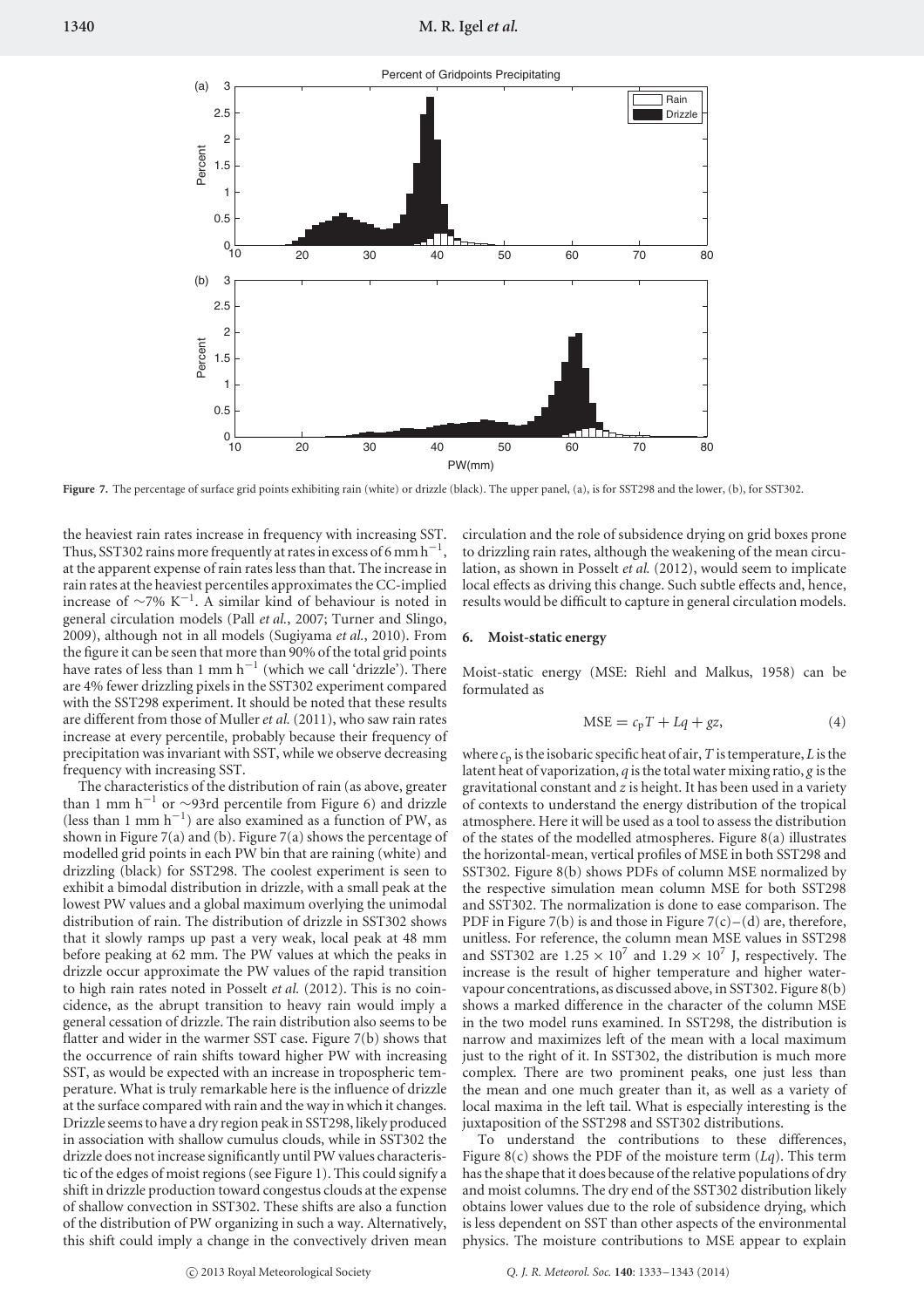

**Figure 8.** (a) Mean profiles of MSE for SST298 (solid) and SST302 (dashed). (b) PDFs of total column integrated MSE in SST298 and SST302, normalized by their respective means. (c) PDFs of the *Lq* (moisture) term to the total MSE, again normalized by the model run respective mean. (d) PDFs of the *c*p*T* (temperature) term to the total MSE.

most of the characteristics of the distributions of total MSE. However, clearly not all of the characteristics of total MSE in Figure 8(a) are explained by the moisture variation in Figure 8(b). The PDF of temperature contributions  $(c_pT)$  to column MSE exhibits very little spread (Figure 8(d)). In fact, the standard deviations are only  $3.54 \times 10^{-4}$  and  $4.57 \times 0^{-4}$  J for SST298 and SST302, respectively. Both distributions of  $c_pT$  are unimodal about the normalized mean but, given the standard deviations, the SST302 distribution is slightly wider. The result of this is that while the PDF of the moisture component is wider and flatter in SST298 when combined with the narrower temperature PDF, these contributions co-vary in such a way as to narrow the normalized PDF of total MSE in SST298 relative to SST302. It should be noted that the wider SST302 distribution is another indication of the enhanced extremes (warmer/moister and drier/cooler) with warmer SSTs. Anomalous MSE increases at both the high and especially the low-end tails of the distribution. The distribution of energy in the atmosphere is both a thermodynamic and a convective result (i.e. the atmosphere is in RCE). Since there are no external organizing influences imposed on the simulation such as shear, SST gradients or patterns or equatorial waves, it may safely be assumed that the mechanisms behind the co-variation of the components with mean MSE are convective in origin. If this is true, resolving convection would then be crucial to modelling frequent and infrequent states and their partitioning in the atmosphere under warming conditions.

# **7. Discussion and conclusions**

This article reports on the results of radiative–convective equilibrium experiments designed to examine how the equilibrium state changes with increasing lower boundary SST. The experiments were performed using a state of the art cloud-systemresolving model that is integrated over a large model domain and over periods long enough that a state of radiative convective equilibrium is established. An important consideration for these simulations, unlike climate model simulations, is that convective systems were resolved, thus avoiding the need for the use of convection parametrization schemes. These convectivescale feedbacks shape the equilibrium state of the experiments and, we argue, are not likely to exist in current climate models given the need for convection parametrization schemes.

The major conclusions of the work presented here are the following.

- (i) When compared with the increase in SST, the domainmean PW appears to increase at a rate greater than that predicted by CC. In fact, the domain-mean PW increases at nearly the CC rate, but only when measured against the troposphere mean temperature (Table 1). This indicates that the rate of increase in atmospheric water-vapour content is not governed solely by the characteristics of the surface but instead is sensitive to the fine-scale vertical structure of the atmospheric warming (Figure 2). In the experiments examined here, the vertical structure in turn is largely influenced by the effects of convection on its surrounding environment. Ultimately, the characteristics of convection are a function of PW and PW gradients. This forms a convective feedback loop, which GCMs are unlikely to model on the relevant scales.
- (ii) The RCE state is characterized by areas of moistening and drying that are sustained by a mean, radiatively forced and convectively driven troposphere-deep overturning circulation that connects them (e.g. Stephens and Ellis, 2008). This mean overturning circulation, reflected in the mean surface wind speed and mean convective vertical mass flux (Posselt *et al.*, 2012), slows with increasing SST in a manner similar to that observed in GCM experiments (e.g. Vecchi and Soden, 2007). The moisture budgeting (Figure 5) illustrates the disparate nature of moisture storage and its contributing terms as SSTs warm.
- (iii) While GCM simulations indicate a near-constant column relative humidity with increasing SST, our experiments show a slight increase in near-surface RH and a significant increase in upper tropospheric RH. Since this change in RH is not a function of the basic-state equilibrium, it must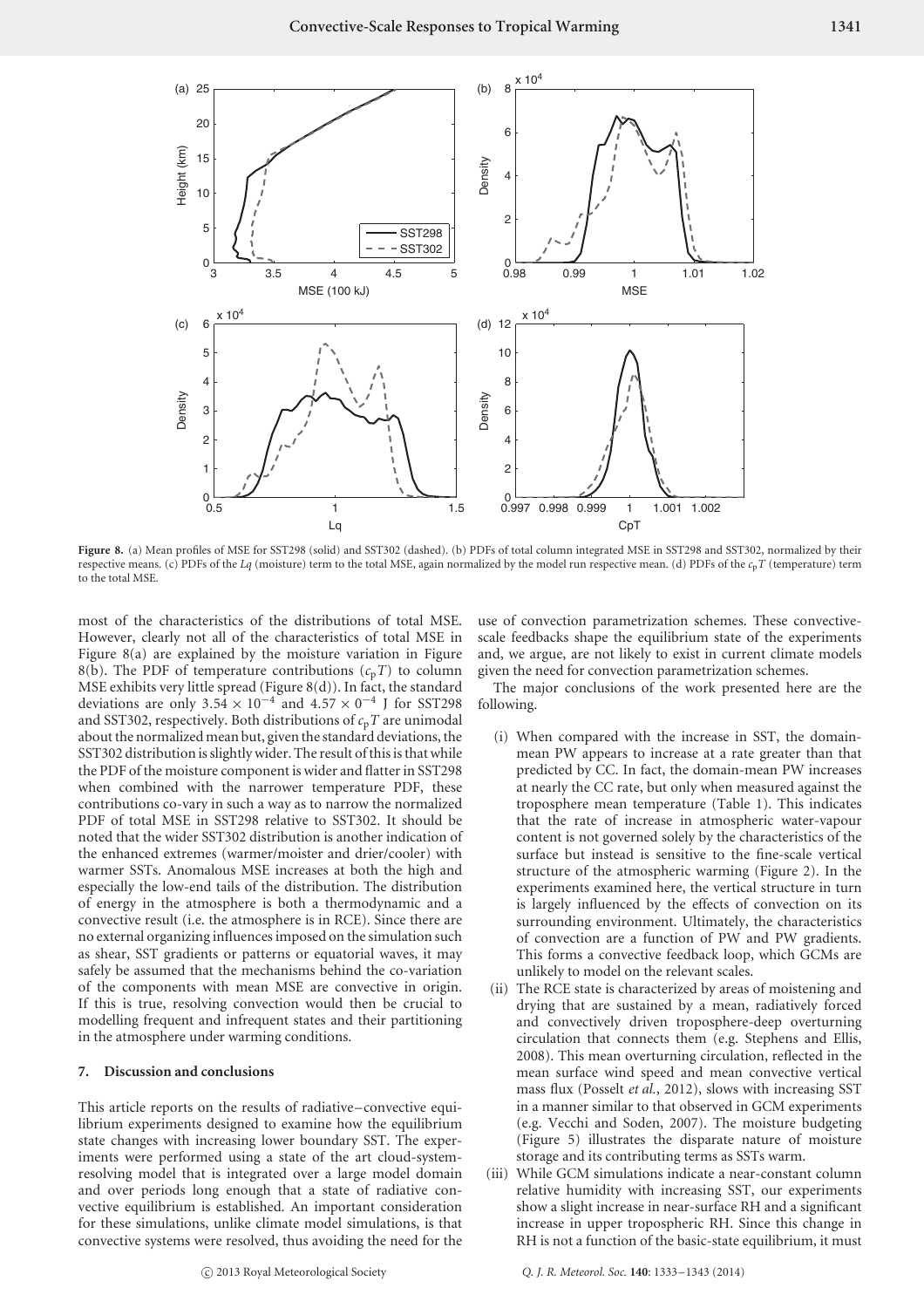be a result of differences in convective processes between the runs, especially those of convective detrainment. It was also suggested that, due to constraints on the longwave cooling ability of the atmosphere, the RH must increase, since domain-mean PPE increases only slightly between simulations. This result is a function of convectivescale processes and illustrates that a control process other than large-scale circulation changes may be important in predicting RH changes under warming scenarios. This suggests that RH trends in GCMs might lack a contributing component.

- (iv) Changes to the domain-mean precipitation with SST follow the expected behaviour. The response of the RCE experiments to increasing SST is very similar to the responses of the AR4 models to warming. Precipitation increased from the SST298–SST300 experiments by 1.51 and 1.55%  $K^{-1}$  per degree of tropospheric mean warming from SST300–SST302, when defined with respect to the tropospheric mean temperature. The global precipitation efficiency as defined by Stephens and Ellis (2008) varies from 0.29 and 0.23 respectively, which is similar in range to the precipitation efficiency derived from the ensemble of GCM climate-warming experiments (Stephens and Ellis, 2008). This confirms the earlier suggestions of Stephens and Ellis (2008) that the magnitude of precipitation change, defined in terms of precipitation efficiency, is a robust feature of such systems in energy balance. The reason for the smaller efficiency from SST300 to SST302 experiments is due to the nonlinearity in increasing PW and similar change in all-sky cooling between the two experiments and SST300. This decreased emission with increased warming is a consequence of nonlinear effects of the curve of growth of water-vapour emission and suggests that the global precipitation efficiency will continue to decrease as warming increases.
- (v) The distribution of precipitation also shifts with increasing SST in a way that resembles the changes noted in GCM experiments. Precipitation appears to intensify with warming and increases in rain rates greater than approximately 6 mm  $h^{-1}$  (Figure 6) occur at the expense of lighter rain rates (less than 6 mm h−1). This increase in more intense rain follows at a rate similar to, but slightly less than, the CC rate of increase of vapour (Table 1), a characteristic also noted with respect to climate model simulations (Pall *et al.*, 2007). However, in these experiments the shift is likely due to convectivescale effects, unlike in climate models, where this shift is due primarily to larger-scale mean flows.
- (vi) The distributions of column MSE appear to be different in the warmest state compared with the coldest. Why they are so different is not completely apparent, but, given the characteristically different distributions of the moisture term, the shifts in the water-vapour budget and how they contribute to PW must yield these differences. The temperature and moisture contributions to total column MSE in SST302 appear to co-vary in such a way as to result in a wider total distribution. This yields a wider final distribution and the interesting result that normalized integrated MSE is not constrained to a certain distribution shape, even though the mean profiles (Figure  $8(a)$ ) are nearly identical, though shifted. This may simply imply that RCE is really an MSE result (vertical profiles similar), while the way in which RCE is reached is inherently defined by the convection (PDFs, especially of *Lq* terms, are different). If this is indeed the case, then resolving clouds and cloud systems would be a crucial part of simulating the tropical atmosphere accurately, as simply modelling the mean convection in the way that parametrizations are defined to do may never simulate all local aspects of any single environment correctly at subgrid scales. Particularly

noteworthy are the differences between the MSE and rain distributions. A priori it might be assumed that these would be similar, given the convective response to MSE, but this is clearly not the case in either SST298 or SST302.

What these results imply, in general, is that to predict the convective-scale responses of the atmosphere to surface warming accurately, models need to contain an explicit representation of cloud systems. An effort has been made to this end by embedding a cloud model into a general circulation model (Khairoutdinov *et al.*, 2005), but this framework is only likely to approximate the results presented here, given its current limitations especially and that the two-dimensional geometry of the embedded cloudresolving model will affect the convective organization artificially (Tompkins, 2000). The smallest scale features resolved in these RCE experiments (for the first time over such a large area) are likely to feed upscale into processes currently assumed to be well resolved in climate models. The RH profile (Figure 3) illustrates the importance of detrainment, one such process. Also, taken together,  $((i) - (vi))$  indicate that convection is not just a response to, or modification of, the thermodynamically implied warming, but integral to the warmer atmospheric state. Convection affects everything from the large-scale organization of energy and moisture to the nature of how local-scale processes (e.g. rain rates) deal with surpluses or deficits thereof.

The potential importance of some of the results will be explicitly stated. Rain and its partitioning between light rain and heavy, high-percentile rain is the part of the climate system most often felt by mankind and it is therefore critical to begin to understand shifts in such processes with changing climates. Here we see a shift away from rain occurring in low PW regions toward rain in high PW regions reflective of the rich-get-richer mechanism (Chou and Neelin, 2004). As such, there is a shift not just in the frequency and intensity of precipitation but also in the location. The important impacts of weather occur in the tails of the statistical distributions of occurrences such as temperature and precipitation. These tails are likely to be difficult for GCMs to capture in the sense that we have here. Acknowledging the limitations inherent in such idealized simulations, we nevertheless argue that understanding these extremum events is better achieved from the types of experiments presented here, with their unique combination of high resolution over a large domain and long temporal integration.

One of the strengths of the RCE framework exploited in this study is that a fixed SST allows us to examine the response of the atmosphere to surface warming. However, this is also a limitation, since the real-world ocean responds to changes in the atmospheric temperature and amount of solar and infrared radiative flux. It is impossible, due to the nonlinearity inherent in the interaction between clouds, radiation and surface properties, to determine a priori how the ocean might respond in each of our experiments if SST were allowed to vary interactively. For example, there is an increase in high cloud fraction between SST298 and SST302 (Posselt *et al.*, 2012) that is associated with a decrease in downwelling short-wave radiation at the surface (not shown), which would imply cooling of the upper ocean and a negative feedback in a manner hypothesized by Ramanathan and Collins (1991). However, the decrease in mean surface wind speed with SST leads to a decrease in the wind-generated influence of evaporation, a consequently smaller increase in surface latent heat release between SST298 and SST302 and positive feedback. The only way to deconvolve the interaction between competing influences is to run the simulations with an interactive ocean. Another limitation of this study is that no subtropical feedbacks into the tropical atmosphere occur. The degree to which this lack of tropical–subtropical interaction affects our results is impossible to say. Despite these limitations, the current study demonstrates the usefulness of large-scale RCE simulations such as those examined here. Also implicated is the potential importance of including physical cloud processes in simulating a mean atmospheric environment fully.